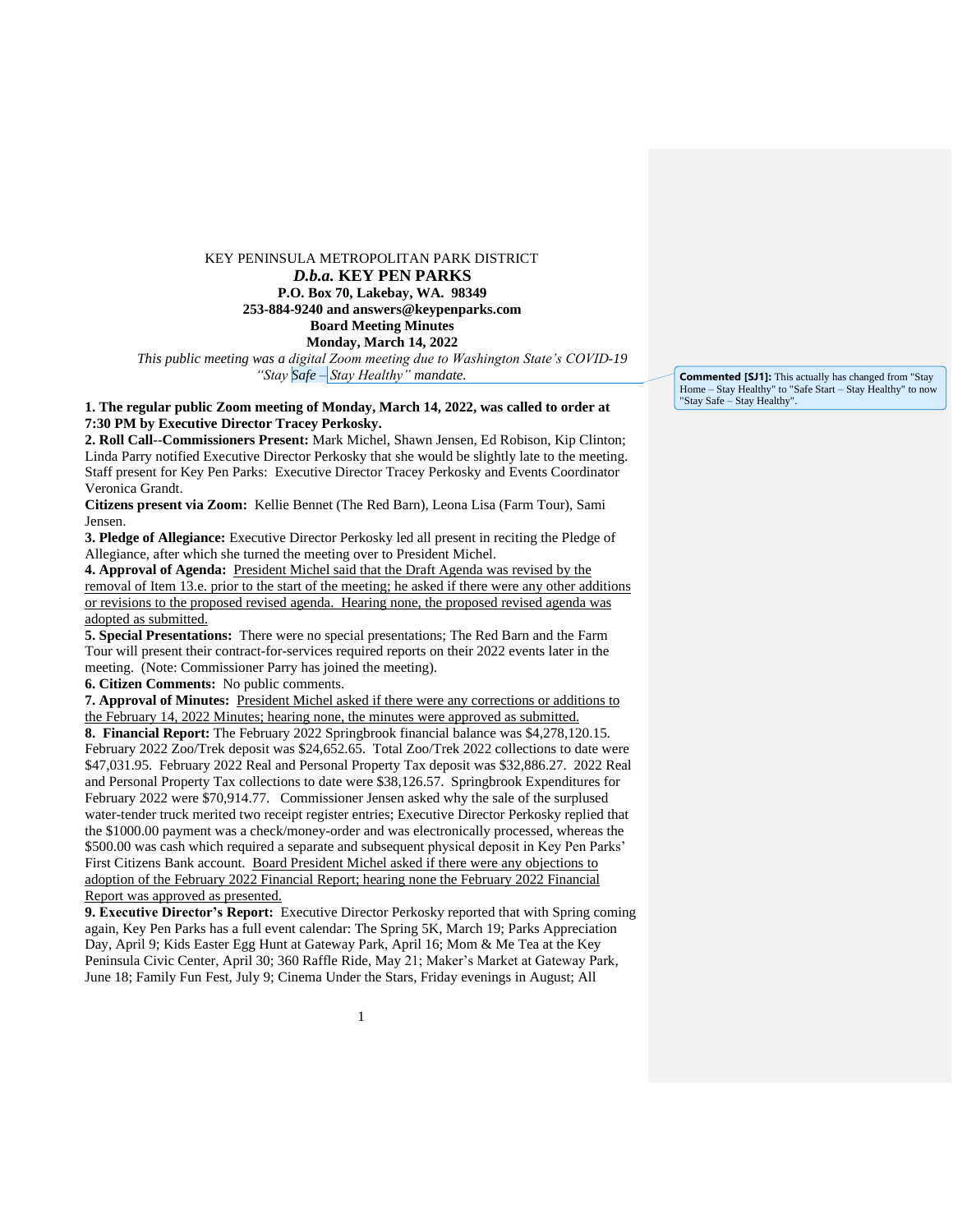Hallows Eve at Gateway Park, Oct. 22; and Letters to Santa on Dec. 4. Events Coordinator Grandt elaborated on the Events Schedule later during the meeting. Volunteer work parties will resume starting March 26 and April 30; contact Volunteer and Office Coordinator Gleason if interested. Executive Director Perkosky also said that 360 Trails and parts of Gateway Park will be leased for two mountain bike racing events; BuDu on April 10<sup>th</sup> and the Washington Student Cycling League on April 23 and 24. Maintenance staff have taken advantage of the good weather in March and concentrated on trails at 360 Trails and Key Central Forest and Volunteer Park's ballfields toward Little League season. Car break-ins have been reported at Key Central Forest and Maple Hollow; game camera footage was shared with law enforcement. The 2022 State Legislative Session closed without passing the "Local Levy for Parks" bill. Legislation of interest to Key Pen Parks which did pass were a budget increase for DNR's Abandoned Vessel Removal Program, some additional rules regarding the Open Public Meetings Act (OPMA), and new language governing remote/Zoom public meetings and hybrid public meetings. Key Pen Parks is continuing to Zoom meetings while the Governor's COVID Open Public Meetings Proclamation 20-28.14 (extended by Proclamation 20-28.15) remains in effect. Once the proclamation is rescinded, Executive Director Perkosky said that she has reserved the Key Center Fire Station's public meeting room for evenings on the 2nd Monday of each month; the Volunteer Park concession building dining area is no longer available due to Snack Shack extended hours.

## **10. Board Committee and Advisory Council Reports:**

- **a) Land and Improvement Committee (Commissioner Robison):** Commissioner Robison had no report.
- **b) Key Peninsula Parks and Recreation Foundation Report (Commissioner Michel):** Commissioner Michel reported the Foundation received donations towards the Gateway Park dog park and some Foundation members are stepping into additional iobs.
- **c) Trails Committee (Commissioner Michel):** Commissioner Michel reiterated Executive Director Perkosky's report about volunteer trail work-party days; he said that Bret Humhries already held a volunteer mountain bike trails work party. He said 360 Trails/Gateway Park is entering the season of increased use by mountain bike trail events and there may be resultant parking issues regarding other park users; Executive Director Perkosky replied that she and Events Coordinator Grandt have a plan which will address that issue.

**11. President's Report:** President Michel said he had nothing much to say this month. Any concerns on his mind will be discussed at the April and May meetings.

- **12. Unfinished Business:** No unfinished business.
- **13. New Business:**
	- **a) Partner Reports—Red Barn Youth Center and Farm Tour:** Kellie Bennet of the Red Barn Youth Center reported on services provided by RBYC to Key Peninsula youth during the calendar year 2021. They initially saw reduced use in the first half of 2021, though a number of youth and their families used the RBYC's wireless internet service for online school access. The past fall/winter season (fall/early winter 2021) saw numbers of afterschool drop-ins return to pre-pandemic levels; she noticed that more parents and older siblings are now picking up the afterschool drop-in youth (pre-COVID those same youth would have used the "School Bus Connects" bus service for a ride home). She reported that Red Barn youth and parents really look forward to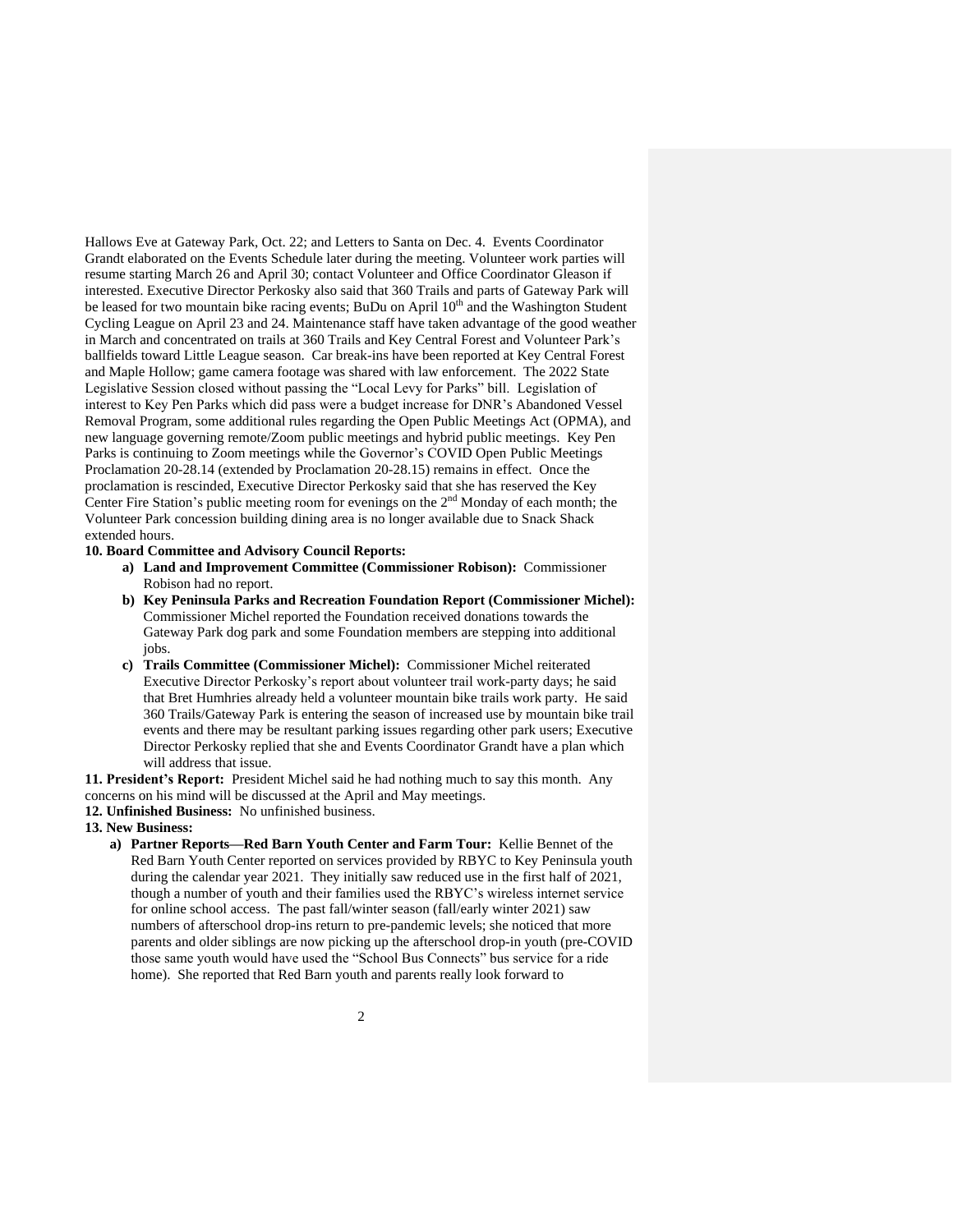participating in the annual "All Hallows Eve" event at Gateway Park; they were glad it had returned to a semblance of "normal" in 2021. She also said they WILL be going mountain biking with Commissioner Michel at 360 Trails/Gateway Park again this year.

Leona Lisa of the Farm Tour reported on the return of the 16-year-old annual event after the 2020 pandemic shutdown. It was a two-day event with Saturday centering on south Key Peninsula farms, Sound View Camp and the Longbranch Improvement Club's Fiber Arts Event. Sunday concentrated on north Key Peninsula farms, Camp Seymour and the Apple Squeeze at Gateway Park. 2022 will continue the Apple Squeeze at Gateway Park with the addition of food trucks and vendors. Saturday October 1, 2022, will again be south Key Peninsula venues and Sunday October 2, 2022, will be north Key Peninsula. She said the Key Peninsula Farm Council is now its own 501(c)(3) nonprofit operating under the umbrella of the Key Peninsula (Community) Council. She said the Farm Tour is an ever-evolving celebration of everything Key Peninsula featuring new and repeating farms, environmental education and information, flowers, animals, vegetables and fruit, Minterbrook Oyster Company, Camp Seymour, Sound View Camp, and WDFW's Minter Creek Fish Hatchery. They were not able to get a visitor count this past year and plan to remediate that in 2022.

- **b) Approval of Partner Contracts for Red Barn Youth Center and Farm Tour:** Commissioner Robison moved "we approve the two partner contracts with the Red Barn Youth Center and the Farm Tour." Commissioner Clinton seconded the motion; the motion passed 5/0. Commissioner Michel noted that the Red Barn Youth Center contract-for-services is for \$3500.00 and the Farm Tour's contract-for-services is \$1500.00.
- **c) Review of Special Events in 2021:** Events Coordinator Grandt gave an overview of Key Pen Parks provided Events in 2021. She reported on the Valentine's Day Kraft Drive Thru at Volunteer Park, which was almost snowed-out, the Kids Easter Egg Hunt at Volunteer Park, the Ride For KP Kids (Raffle Ride COVID substitute), Cinema Under the Stars, which was almost normal (two movies were cancelled due to weather extremes), an abbreviated All Hallows Eve (the Red Barn kids who volunteered as "spooks" in the haunted barn were fantastic) in conjunction with the new Harvest Festival Maker's Market, and Drive Thru Letters to Santa (with Jerry Nebel reprising his role as Santa) taking place at the Key Center Fire Station's apparatus bay. Events Coordinator Grandt shared a new upcoming Events video she created and which is now posted on the Key Pen Parks website and Facebook page; all commissioners agreed she did a fantastic job. She said that several events will be different this year; the Mom and Me Tea will be catered this year and the new July 9 Family Fun Fest Event will replace the 4<sup>th</sup> of July Hot Dog Social. In addition to bouncy houses and games, there will be a variety of food trucks and another Maker's Market. Commissioner Jensen commended Events Coordinator Grandt for putting on events over the past year with all the challenges; she did a great job!
- **d) Direction of Key Pen Parks LOCAL Program Refinancing:** Executive Director Perkosky said that Key Pen Parks was notified by the State Treasurer's Office that the Gateway Park financing bond is eligible for re-financing. She said that 10 years remain on the bond and re-financing it at a lower rate will save Key Pen Parks approximately \$50,000.00 over the remaining term of the loan. Commissioner Robison moved "we